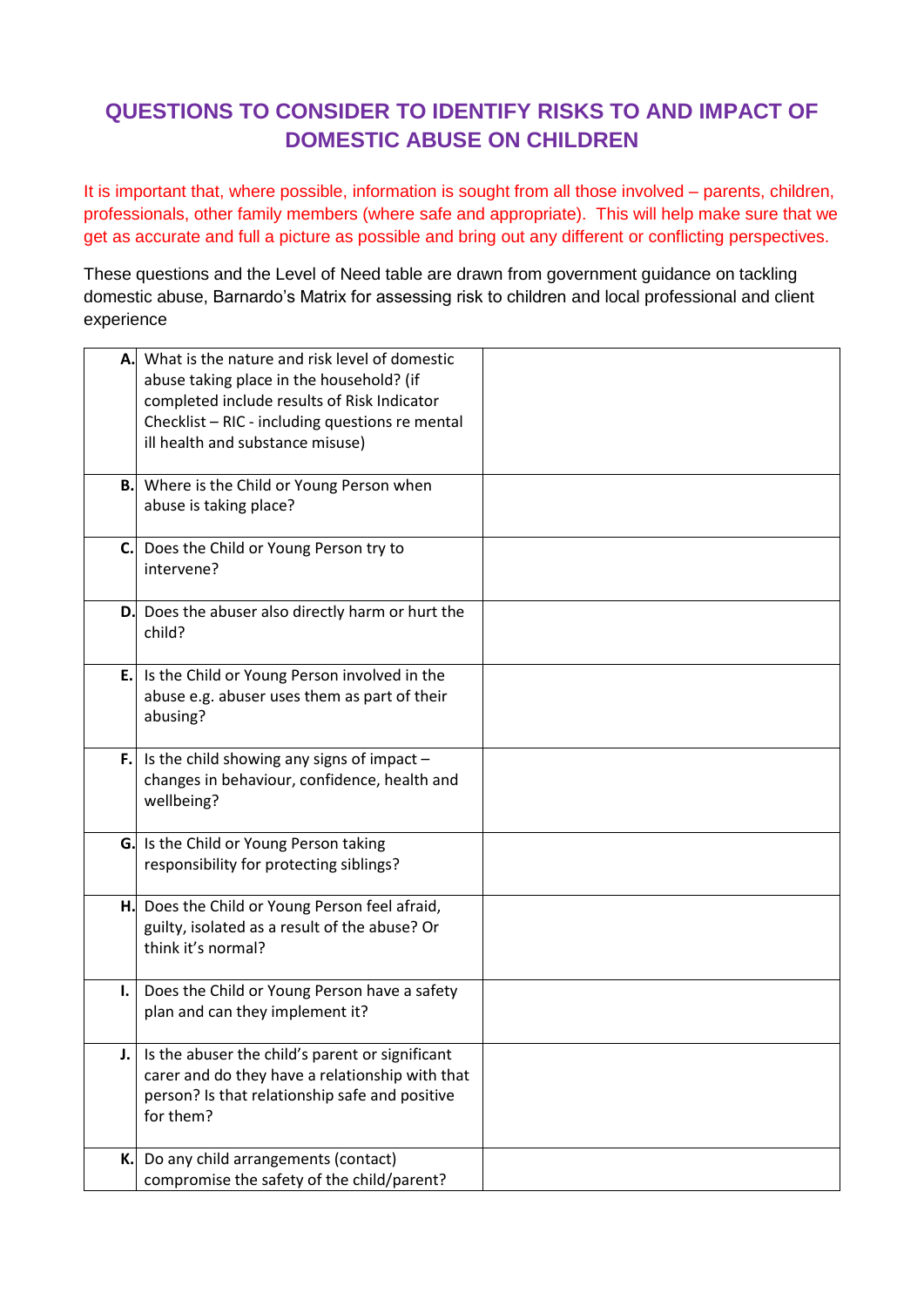| L. | Does any factor in the child or young person's<br>profile make it harder for them to be safe? E.g.<br>very young age, learning difficulty, disability |  |
|----|-------------------------------------------------------------------------------------------------------------------------------------------------------|--|
|    | M Is the abuser being held to account through the<br>criminal or civil justice process - charges,<br>conditions, orders And is it working?            |  |
|    | N. Does the abuser recognise the impact of their<br>abuse on their child?                                                                             |  |
|    | O. Is the abuser willing to be supported to<br>change?                                                                                                |  |
|    | <b>P.</b> Is the victim able to recognise the impact on<br>their child?                                                                               |  |
|    | Q. Is the victim able to prioritise their child's<br>needs?                                                                                           |  |
|    | <b>R.</b> Is the victim planning to remain in the<br>relationship? (NB leaving may be safer long<br>term but is the highest risk period)              |  |
|    | <b>S.</b> Is the victim taking protective action to<br>safeguard their child?                                                                         |  |
|    | T. Is either parent engaging with services to<br>support change?                                                                                      |  |

You need to put answers to these questions together with information about the child's more general vulnerability and resilience and the parent's willingness and capacity to protect and meet needs.

## **SAFETY PLANNING AND SERVICES**

Everyone has a responsibility to safeguard and you should follow your safeguarding procedures at all times where there is concern about risk and harm to children - contact **iCART** on 0151 907 8305

You can also refer adult victims of domestic abuse to **Halton Domestic Abuse Service**. Consent is good practice but not essential for victims in high risk cases. The service offers advice/information – 0300 11 11 247

For online resources, tips and tools as well as information relating to all specialist services offered across Cheshire – www.openthedoorcheshire.org.uk

Training is also advertised [www.haltonsafeguarding.co.uk](http://www.haltonsafeguarding.co.uk/)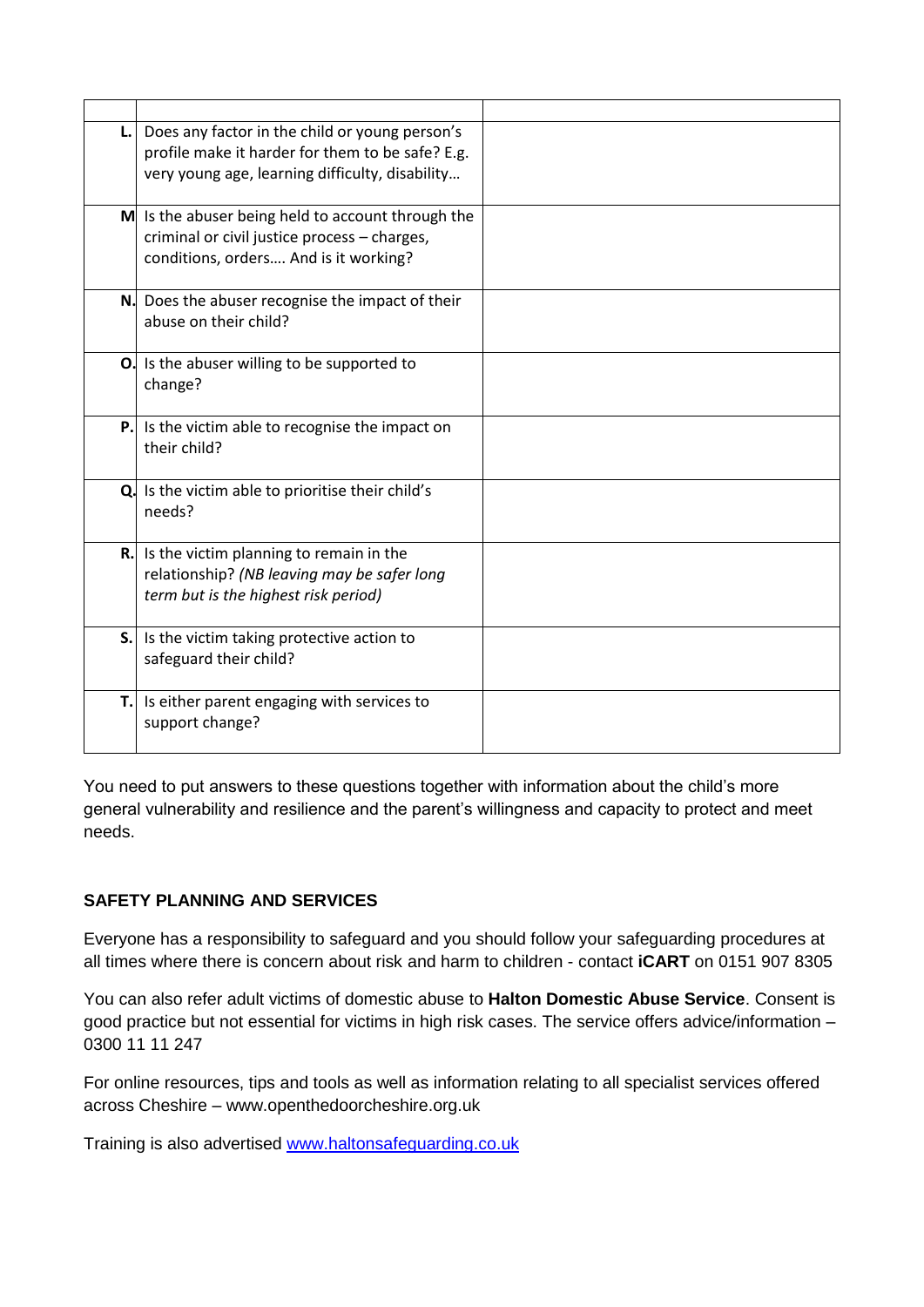## **LEVEL OF NEED and escalation/de-escalation**

Each child/family and situation is different so it is not possible to give definitive guidance as to levels of intervention but the table below lists some key related factors. The correct level of intervention may be indicated by a combination of factors or one or two major high risk concerns.

|                             | <b>VICTIM EXPERIENCE</b>          | <b>CHILD EXPERIENCE</b>           | <b>ABUSER</b>                   |
|-----------------------------|-----------------------------------|-----------------------------------|---------------------------------|
| CHILD IN NEED OF PROTECTION | Scores 14+ on Adult Risk          | Child 1 or under or 'in utero'    | Repeated and serious abuse      |
|                             | Indicator Checklist (RIC) and is  | Child regularly/directly exposed  | Including sexual violence,      |
|                             | or has recently been to MARAC     | to DA                             | strangulation/use of weapons    |
|                             | Incidents repeatedly resulting in | Child directly abused/neglected   | Criminal justice history -      |
|                             | police and/or medical             | Child is conflicted about or      | sanctions ignored or broken     |
|                             | intervention                      | unwilling to have 'contact' with  | Does not recognise              |
|                             | Minimising seriousness or very    | abuser                            | responsibility nor effects      |
|                             | fearful                           | Resilience factors low            | No empathy/remorse              |
|                             | Unable or unwilling to            | Child fearful, aggressive, self   | Drug/alcohol/MH issues          |
|                             | protect/prioritise child          | harming, isolated, neglected      | Known to MAPPA                  |
|                             | Reluctance to engage with         | Child acting as carer/protector   | Extreme jealousy/controlling    |
|                             | services                          | Child feels responsible           | Suicidal/homicidal              |
|                             | Poor mental health                | Sexualised or sexually harmful    | threats/intent                  |
|                             | Substance misuse issues           | behaviour                         | History of serious DA           |
|                             | History of abusive relationships  |                                   |                                 |
| <b>CHILD IN NEED</b>        | <b>VICTIM EXPERIENCE</b>          | <b>CHILD EXPERIENCE</b>           | <b>ABUSER</b>                   |
|                             | Scores 9-13 on Adult RIC          | More frequent exposure to         | More frequent pattern of        |
|                             | Abuse becoming/been pattern       | abuse                             | abuse including physical        |
|                             | Some police or medical            | Query abuser also abusing child   | Criminal justice interventions  |
|                             | intervention                      | Child is fearful                  | Minimal recognition of          |
|                             | Victim fearful or minimising      | Signs of impact on emotional      | responsibility for harm, effect |
|                             | Victim resisting services         | wellbeing                         | on child                        |
|                             | Victim capacity to protect self   | Signs of neglect                  | Concerns re mental health       |
|                             | and children compromised -        | Some resilience factors e.g. safe | and/or substance misuse         |
|                             | factors relating to self/abuser   | significant other                 | Minimal use of protection       |
|                             | Victim has related substance      | Contact/parenting by abuser       | strategies e.g. not drinking,   |
|                             | misuse/mental health issues       | experienced as positive to some   | removing self from situation    |
|                             | Victim isolated or worn down      | degree but safety not assured     | Some compliance with court      |
|                             | Previous relationships abusive    | Some capacity to protect self if  | orders e.g. harassment          |
|                             | Victim has family/friend support  | there is escalation               | <b>Resistance to services</b>   |
|                             |                                   |                                   |                                 |
|                             | <b>VICTIM EXPERIENCE</b>          | <b>CHILD EXPERIENCE</b>           | <b>ABUSER</b>                   |
|                             | Scores 8 or below on Adult RIC    | Child not regularly/significantly | Incidents/episodes not          |
|                             | and no evidence of                | exposed to abuse                  | frequent or prolonged           |
|                             | minimisation                      | Child shows some resilience and   | Some recognition of             |
|                             | Relationship over or ending and   | ability to process experience     | responsibility for harm when    |
| Š                           | abuser has accepted this          | Impact on emotional wellbeing     | these occur                     |
|                             | Victim able to protect and care   | can be addressed with short       | Engaging with help              |
|                             | for children with support         | term support                      | Using de-escalation strategies  |
|                             | Victim fear level not impacting   | Child has positive relationship   | Parenting is 'good enough'      |
|                             | capacity to take action           | with 'abuser'                     | Compliance with contact         |
|                             | Victim willing to engage with     | Safe and appropriate 'contact'    | arrangements & court orders     |
|                             | services/has support network      | arrangements in place             | Does not threaten/involve       |
|                             |                                   |                                   | child                           |